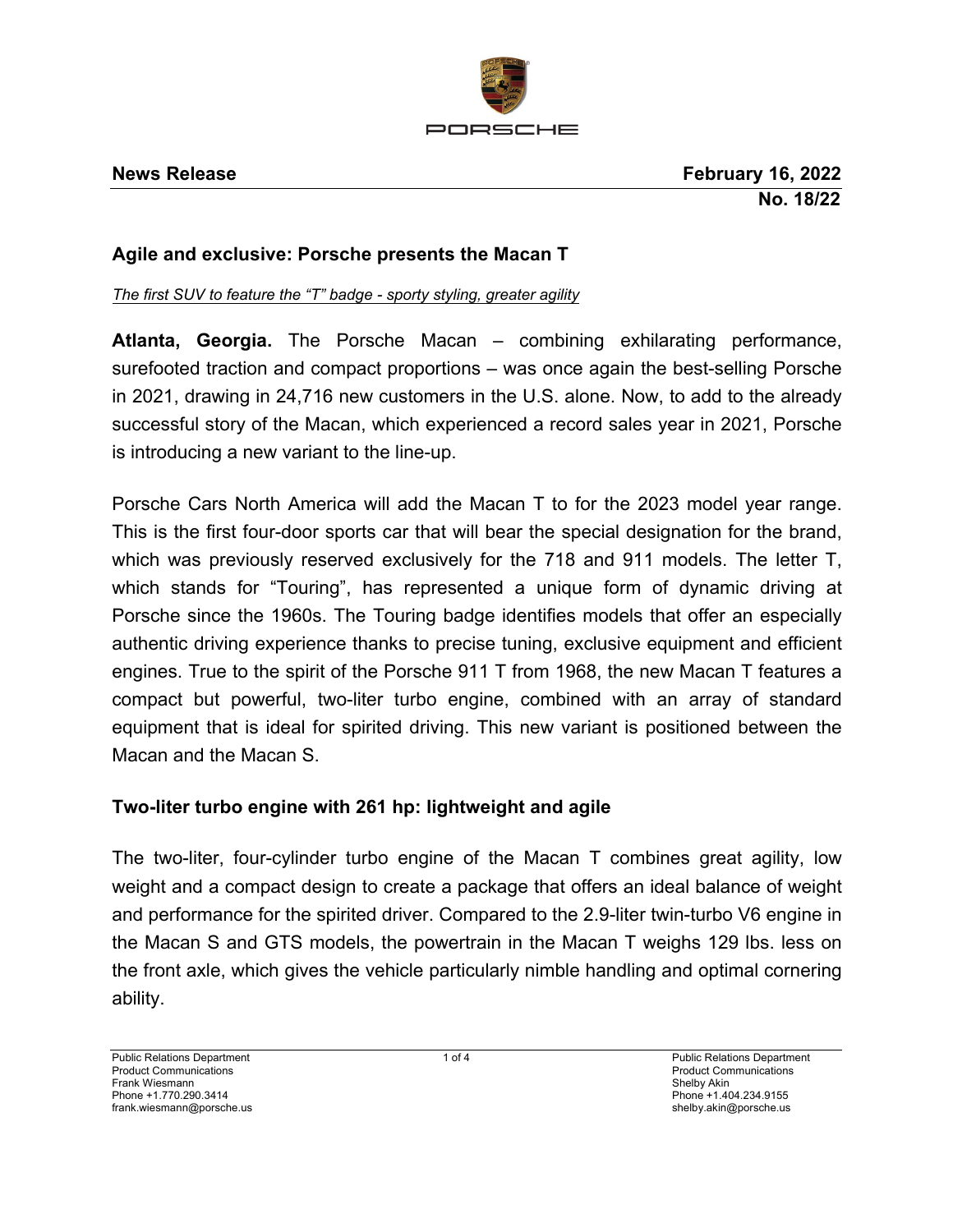

The engine in the Macan T produces 261 hp and 295 lb.-ft. of torque, and is coupled with a quick shifting seven-speed dual clutch transmission (PDK) and the Porsche Traction Management (PTM) all-wheel drive system. The Porsche Traction Management system provides a precise distribution of torque and responsive acceleration in all driving situations. Sport Chrono Package - including both the mode switch and Sport Response button on the steering wheel – is fitted as standard on the Macan T, helping it accelerate from 0 to 60 mph in 5.8 seconds and reach a top track speed of 144 mph.

## **Chassis**

The Macan T will feature the Porsche Active Suspension Management (PASM) as standard. The Porsche Traction Management (PTM) has also been adapted to suit spirited driving demands of the Macan T and has been specifically tuned with a bias of power distribution to the rear axle to help the Macan T accelerate out of corners even more assertively. When equipped with the optional adaptive air suspension with PASM , the Macan T is fitted with model-specific anti-roll bars which have been stiffened to further decrease body roll and increase handling sharpness of the vehicle. Porsche Torque Vectoring Plus (PTV+), which has been adapted to agile characteristics of the T model, can also be added as an option to further sharpen the driving dynamics.

### **Exclusive styling cues inside and out**

Design elements painted in Agate Grey Metallic on the front, side and rear of the Macan T differentiate the vehicle from other derivatives in the model range. The exclusive contrast color is found on the front trim, exterior mirrors, side blades, roof spoiler and rear logos. Sport tailpipes and side window surrounds in high gloss black are standard and the side blades feature the 'Macan T' logo in black.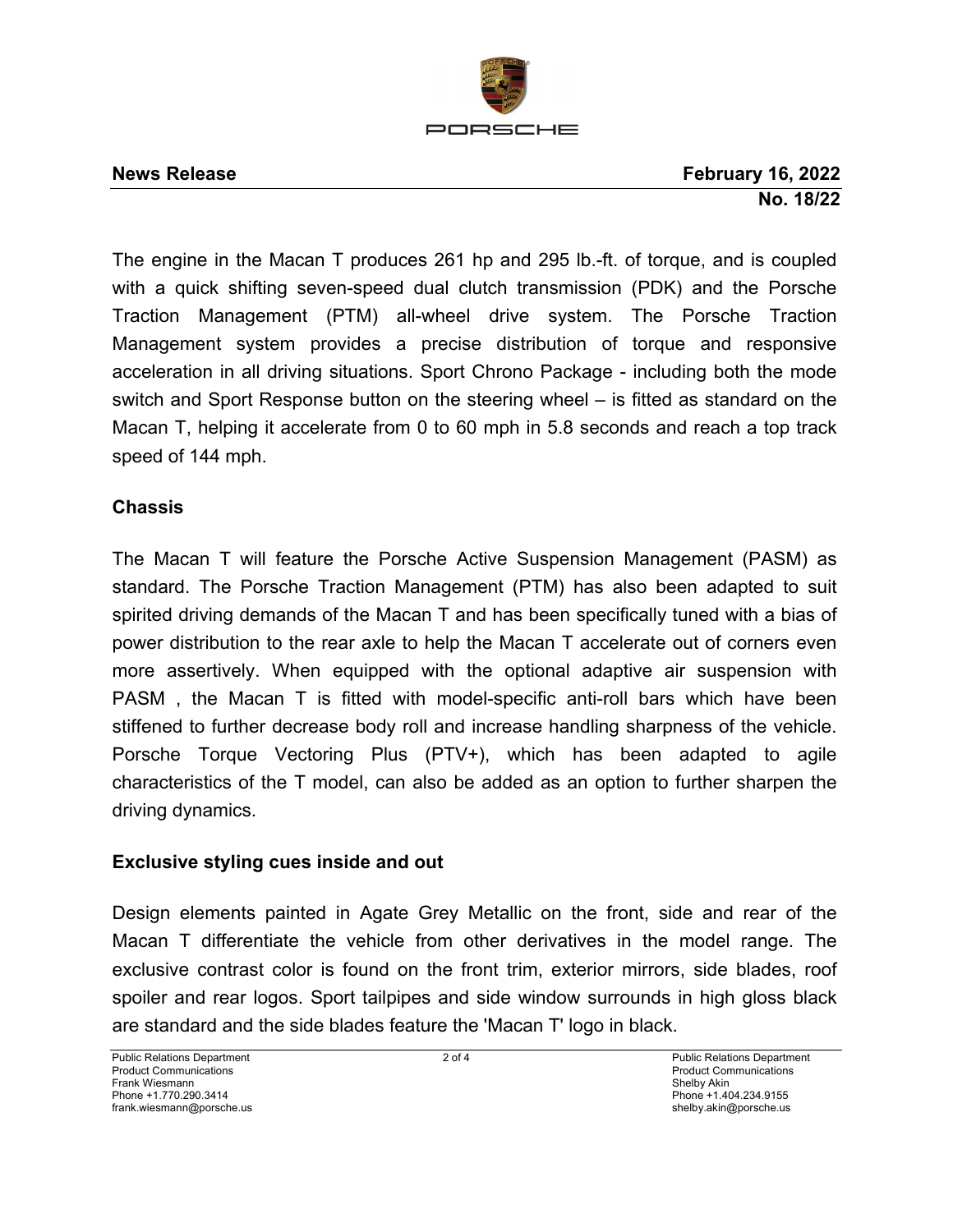

A set of 20-inch Macan S design wheels, available exclusively on this variant in dark titanium and one size up from the wheels on the regular Macan (19-inch), come as standard. Customers can choose from a range of 13 standard, metallic or special colors for the exterior.

The interior of the Macan T has its own distinct ambiance to underscore the driving enthusiast-focused nature of the vehicle. The standard, eight-way electrically adjustable heated sports seats feature exclusive upholstery. The centers of the front seats and the outer rear seats are fitted with the Sport-Tex Stripe pattern and the front headrests each have an embossed Porsche crest. The contrasting color from the exterior continues inside the vehicle in the form of decorative silver stitching on the seats, headrests and steering wheel.

Standard interior equipment also includes a multifunction heated GT sport steering wheel, the Sport Chrono stopwatch in the upper part of the dashboard, and door sill guards in black aluminum with an embossed Macan T logo.

The Macan T benefits from all of the new elements of the Macan model generation updated last year, such as the new center console with haptic touch elements, a larger open storage compartment, standard front heated seats and a shorter gear lever.

# **Ordering and pricing**

The Macan T will be available to configure and order with your local dealer in the U.S. starting early spring alongside the complete MY23 Macan model line announcement, with pricing to be announced at the same time.

### *Visit newsroom.porsche.com for photos of the Macan T.*